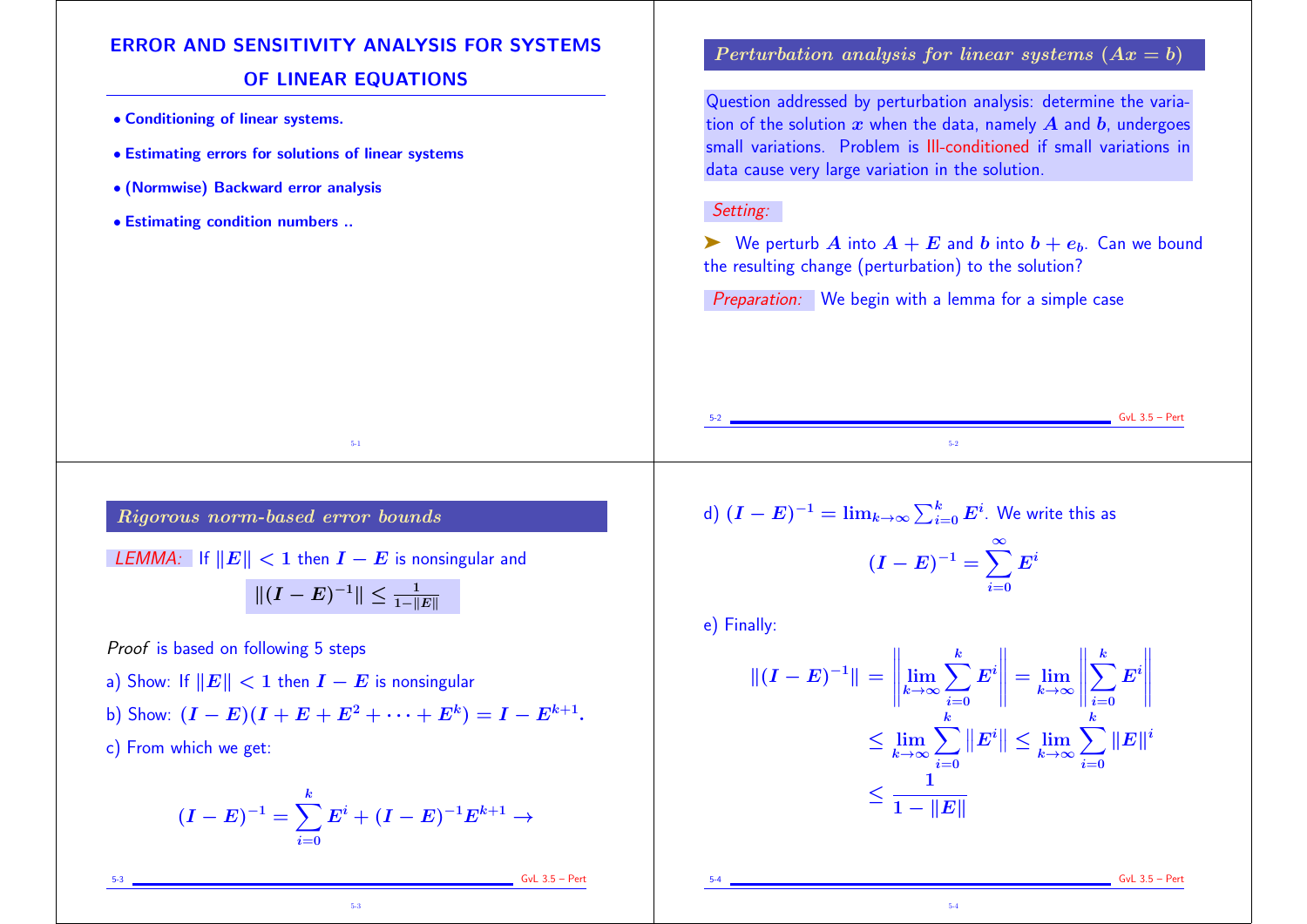#### ► Can generalize result:

LEMMA: If A is nonsingular and  $||A^{-1}|| ||E|| < 1$  then  $A + E$ is non-singular and

 $\|(A+E)^{-1}\|\leq\frac{\|A^{-1}\|}{1-\|A^{-1}\|\;\|E\|}$ 

► Proof is based on relation  $A + E = A(I + A^{-1}E)$  and use of previous lemma.

➤ Now we can prove the main theorem:

THEOREM 1: Assume that  $(A + E)y = b + e_b$  and  $Ax = b$ and that  $||A^{-1}|| ||E|| < 1$ . Then  $A + E$  is nonsingular and

> $\frac{\|x-y\|}{\|x\|}$  $\frac{1}{\|x\|}$   $\geq \frac{1}{1}$  $\|A^{-1}\|\ \|A\|$  $1-\|A^{-1}\|\;\|E\|$  $\Big(\frac{\|E\|}{\|E\|}\Big)$  $\frac{1}{\|A\|} + \frac{1}{\|}$  $||e_b||$  $\|b\|$  )  $\sum$

> > 5-5

Proof: From  $(A + E)y = b + e_b$  and  $Ax = b$  we get  $(A + E)(y - x) = e<sub>b</sub> - Ex$ . Hence:

$$
y-x=(A+E)^{-1}(e_b-Ex)\\
$$

Taking norms  $\rightarrow$   $||y - x||$   $\leq$   $||(A + E)^{-1}||$   $[||e_b|| + ||E|| ||x||]$ Dividing by  $||x||$  and using result of lemma

$$
\frac{\|y-x\|}{\|x\|} \le \| (A+E)^{-1} \| \left[ \|e_b\| / \|x\| + \|E\| \right] \le \frac{\|A^{-1}\|}{1 - \|A^{-1}\| \|E\|} \left[ \|e_b\| / \|x\| + \|E\| \right] \le \frac{\|A^{-1}\| \|A\|}{1 - \|A^{-1}\| \|A\|} \left[ \frac{\|e_b\|}{\|A\| \|x\|} + \frac{\|E\|}{\|A\|} \right]
$$

Result follows by using inequality  $||A|| ||x|| > ||b||...$  QED

5-6

The quantity  $\kappa(A) = ||A|| ||A^{-1}||$  is called the condition number of the linear system with respect to the norm  $\|\cdot\|$ . When using the p-norms we write:

 $\kappa_n(A) = ||A||_n ||A^{-1}||_n$ 

 $\triangleright$  Note:  $\kappa_2(A) = \sigma_{max}(A)/\sigma_{min}(A)$  = ratio of largest to smallest singular values of A. Allows to define  $\kappa_2(A)$  when A is not square.

➤ Determinant \*is not\* a good indication of sensitivity

➤ Small eigenvalues \*do not\* always give a good indication of poor conditioning.

5-7

Example: Consider, for a large  $\alpha$ , the  $n \times n$  matrix

$$
A = I + \alpha e_1 e_n^T
$$

 $\triangleright$  Inverse of A is :  $A^{-1} = I - \alpha e_1 e_n^T$   $\triangleright$  For the  $\infty$ -norm we have

 $||A||_{\infty} = ||A^{-1}||_{\infty} = 1 + |\alpha|$ so that  $\kappa_{\infty}(A) = (1 + |\alpha|)^2$ .

 $\triangleright$  Can give a very large condition number for a large  $\alpha$  – but all the eigenvalues of  $\boldsymbol{A}$  are equal to one.

5-8

 $GvL$  3.5 – Pert

 $GvL$  3.5 – Pert

 $GvL$  3.5 – Pert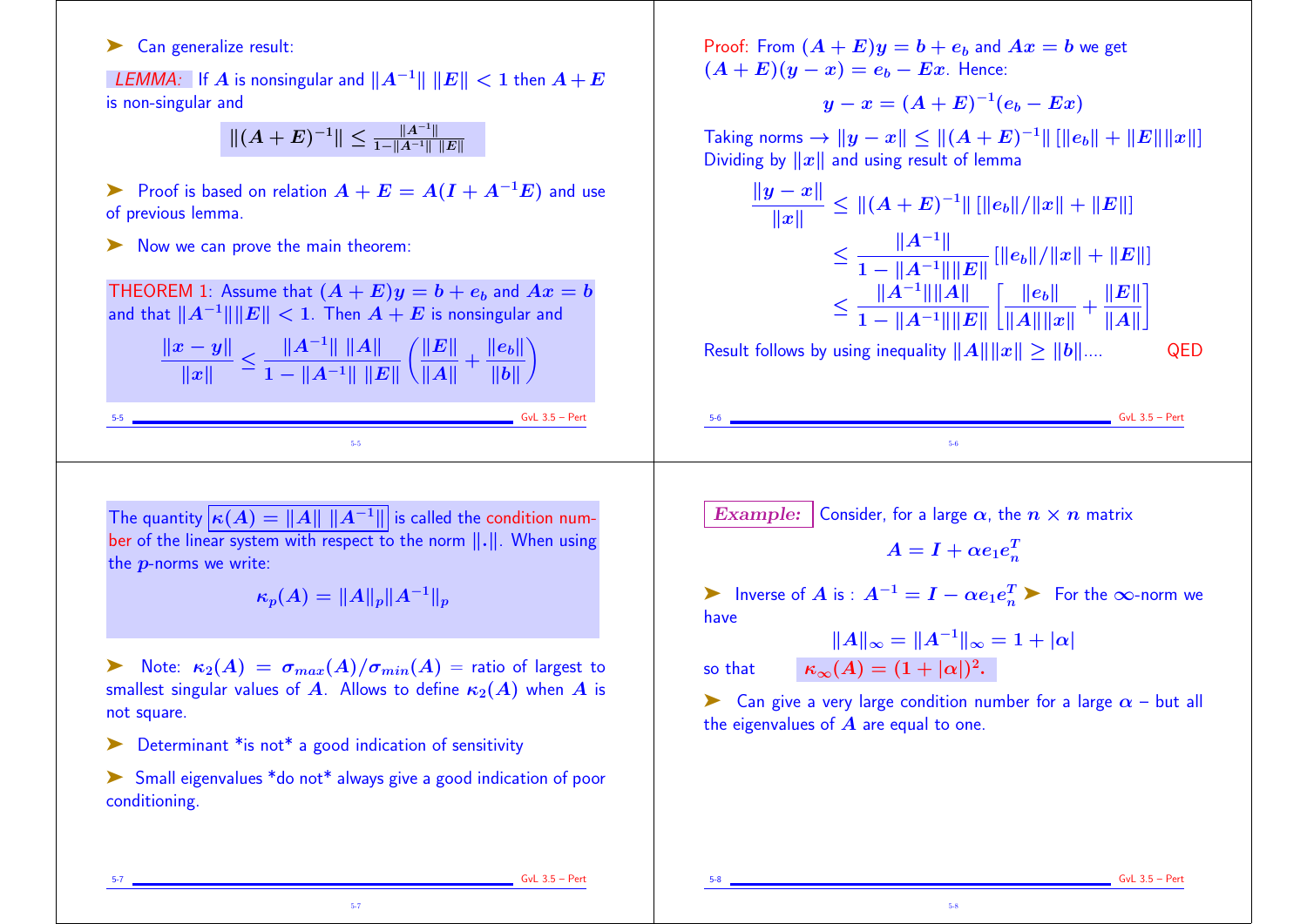

5-12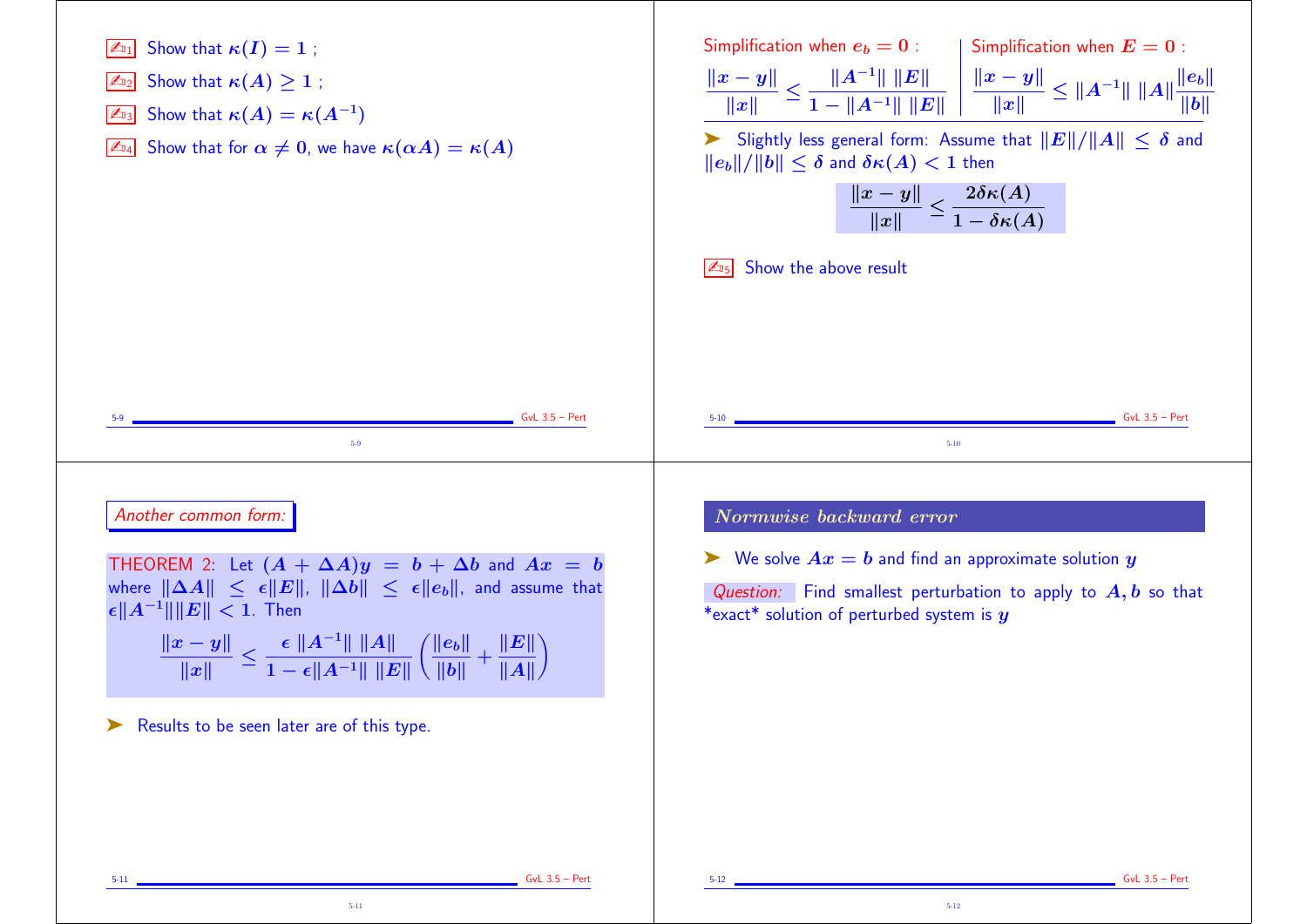Normwise backward error in just A or b

Suppose we model entire perturbation in RHS b.

- Example 1 Let  $r = b Ay$  be the residual. Then y satisfies  $Ay = b + \Delta b$  with  $\Delta b = -r$  exactly.
- ▶ The relative perturbation to the RHS is  $\frac{\Vert r \Vert}{\Vert b \Vert}$ .

Suppose we model entire perturbation in matrix A.

- ▶ Then  $y$  satisfies  $\left(A + \frac{ry^T}{y^T y}\right)$  $\bm{y^T}\bm{y}$  )  $\big) \, y = b$
- ➤ The relative perturbation to the matrix is

 $\left\| \frac{r}{y} \right\|$  $\boldsymbol{r}\boldsymbol{y^T} |$  $\bm{y^T}\bm{y} \Vert$  $\bigg\|_2$  $\sqrt{\|\mathbf{A}\|_2} = \frac{1}{\|\mathbf{A}\|_2}$  $\|\bm{r}\|_2$  $\Vert A\Vert \Vert y\Vert_2$ 

5-13 GvL 3.5 – Pert 5-13

.

Normwise backward error in both  $A \notin b$ 

For a given  $y$  and given perturbation directions  $E, e_b$ , we define the Normwise backward error:

|          | $\eta_{E,e_b}(y) = \min\{\epsilon \mid (A + \Delta A)y = b + \Delta b;$<br>where $\Delta A, \Delta b$ satisfy: $\ \Delta A\  \leq \epsilon \ E\ $ ;                                                                    | and $\ \Delta b\  \leq \epsilon \ e_h\ $ |                  |
|----------|------------------------------------------------------------------------------------------------------------------------------------------------------------------------------------------------------------------------|------------------------------------------|------------------|
|          | In other words $\eta_{E,e_b}(y)$ is the smallest $\epsilon$ for which<br>(1) $\begin{cases} (A + \Delta A)y = b + \Delta b; \\ \ \Delta A\  \leq \epsilon \ E\ ; \quad \ \Delta b\  \leq \epsilon \ e_b\  \end{cases}$ |                                          |                  |
| $5 - 14$ |                                                                                                                                                                                                                        |                                          | $GvL$ 3.5 – Pert |

 $\triangleright$  y is given (a computed solution). E and  $e<sub>b</sub>$  to be selected (most likely 'directions of perturbation for  $A$  and  $b'$ ).

 $\blacktriangleright$  Typical choice:  $E = A$ ,  $e_b = b$ 

 $\sqrt{\mathbb{Z}_{06}}$  Explain why this is not unreasonable

Let  $r = b - Ay$ . Then we have:

THEOREM 3:  $\eta_{E,e_b}(y) = \frac{\|r\|}{\|E\| \|y\| + \|e_b\|}$ 

Normwise backward error is for case  $E = A, e_b = b$ :

$$
\eta_{A,b}(y)=\tfrac{\|r\|}{\|A\|\|y\|+\|b\|}
$$

5-15

 $\sqrt{\mathbb{Z}_{27}}$  Show how this can be used in practice as a means to stop some iterative method which computes a sequence of approximate solutions to  $Ax = b$ .

5-14

 $\boxed{\mathbb{Z}_{\text{B}}}$  Consider the 6  $\times$  6 Vandermonde system  $Ax = b$  where  $a_{ij} = j^{2(i-1)}, b = A * [1, 1, \cdots, 1]^T$ . We perturb  $A$  by  $E$ , with  $|\mathbf{E}| \leq 10^{-10} |\mathbf{A}|$  and b similarly and solve the system. Evaluate the backward error for this case. Evaluate the forward bound provided by Theorem 2. Comment on the results.

5-16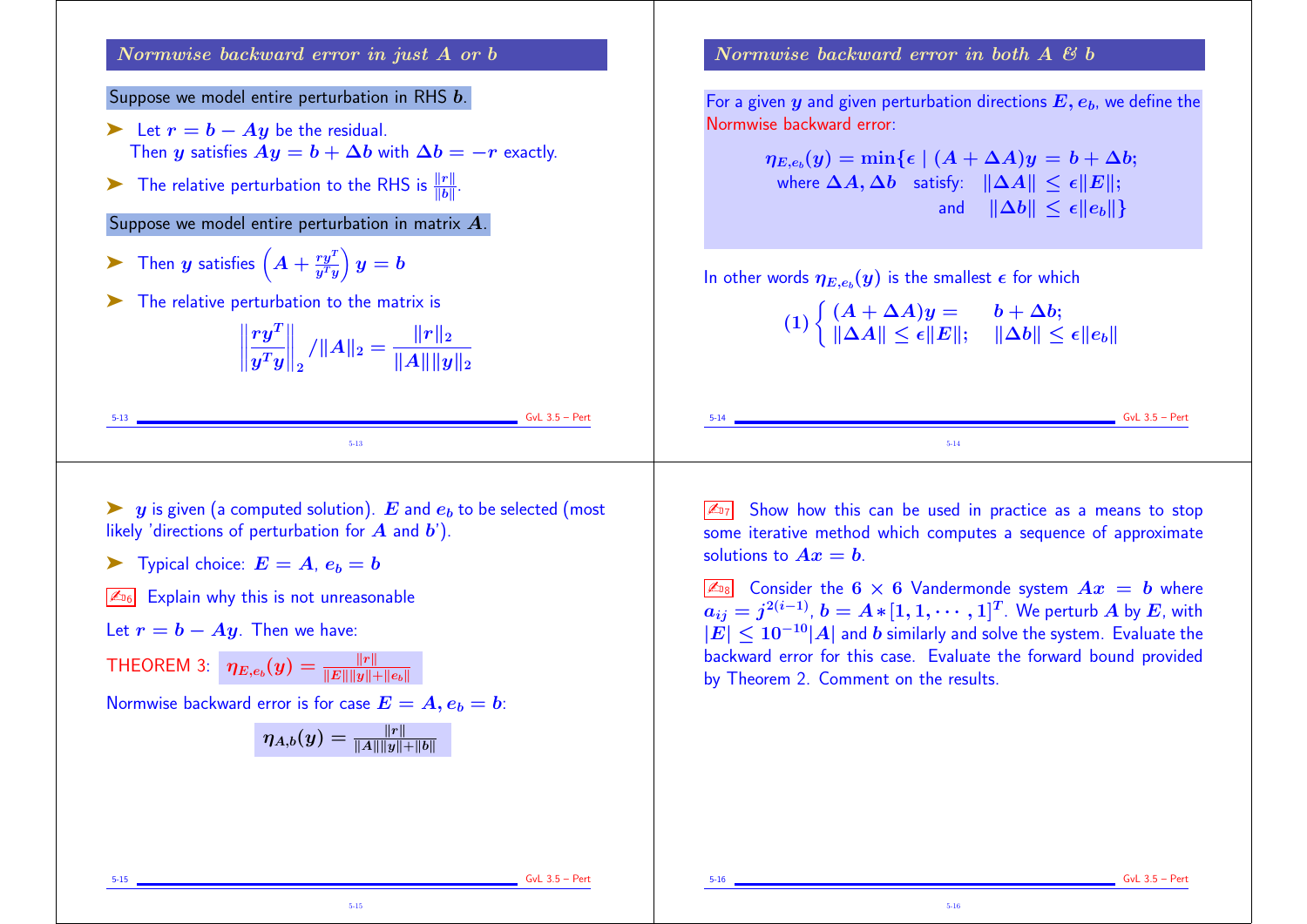#### Estimating condition numbers.

➤ Often we just want to get a lower bound for condition number [it is 'worse than ...']

- ► We want to estimate  $||A|| ||A^{-1}||$ .
- ► The norm  $||A||$  is usually easy to compute but  $||A^{-1}||$  is not.
- $\triangleright$  We want: Avoid the expense of computing  $A^{-1}$  explicitly.

#### Idea:

- Select a vector v so that  $||v|| = 1$  but  $||Av|| = \tau$  is small.
- ► Then:  $||A^{-1}|| \geq 1/\tau$  (show why) and:

| A  <br>$\kappa(A)$ |
|--------------------|
|--------------------|

5-17 GvL 3.5 – Pert

5-19

 $\triangleright$  Condition number worse than  $||A||/\tau$ .

Typical choice for v: choose  $\cdots \pm 1 \cdots$  with signs chosen on the fly during back-substitution to maximize the next entry in the solution, based on the upper triangular factor from Gaussian Elimination.

➤ Similar techniques used to estimate condition numbers of large matrices in matlab.

5-20



5-19 GvL 3.5 – Pert

 $GvL$  3.5 – Pert